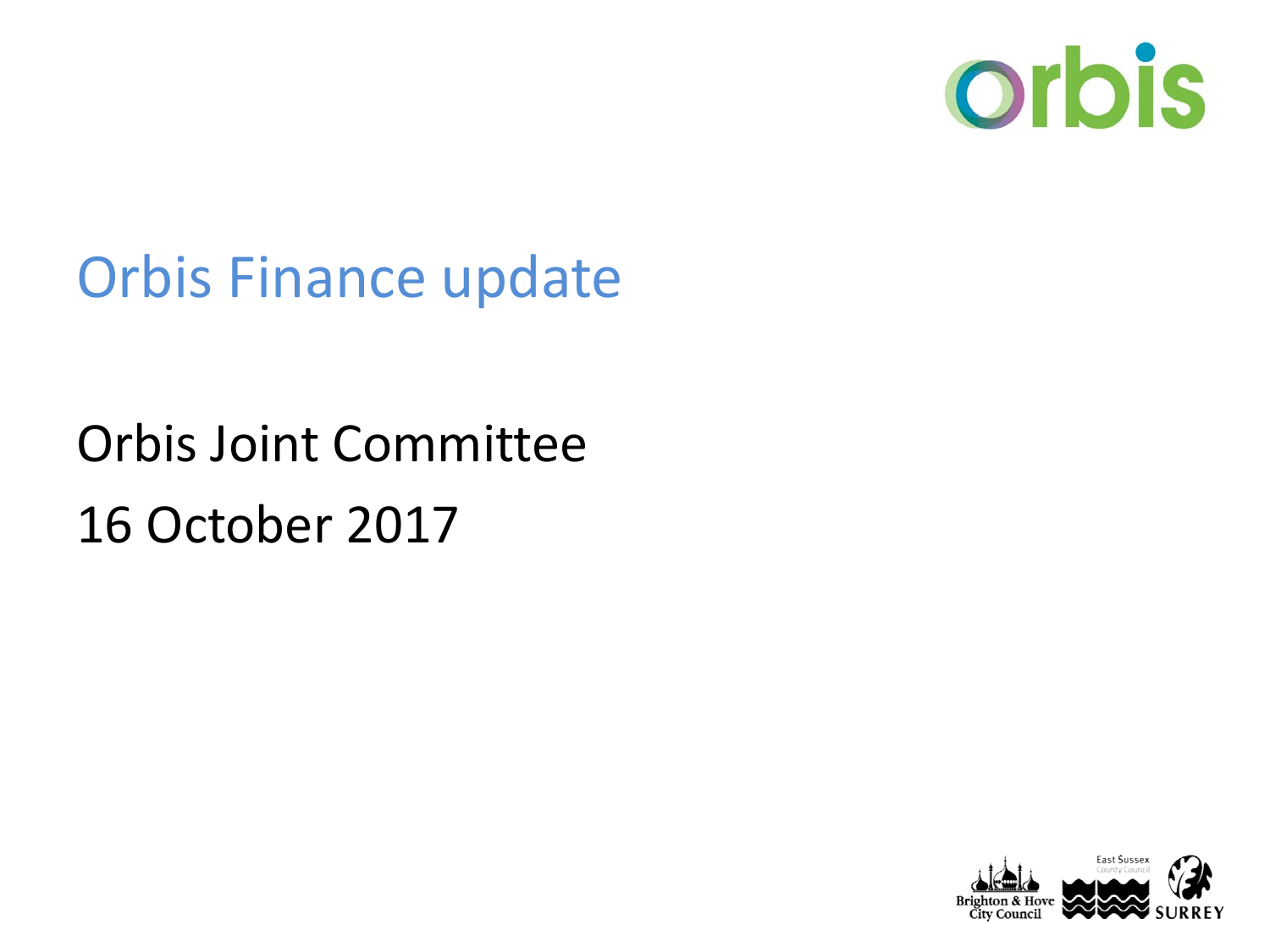## Vision for the service



**Brighton & Hov** ity Council

East Susse

#### **Orbis Finance integration strategy 2016-19**

| Realisation<br>Principles<br><b>Benefits</b><br><b>Values</b><br>Our approach to integration is built on<br>Through our approach the following benefits<br>will be realised:<br>will be achieved through:<br>the following principles:<br>Role model our public<br>service values<br>Presumption of integration across all<br>Releasing more time to support strategic<br>functions and activities<br>decision-making<br>supporting staff towards training,<br>All processes and activities are challenged<br>Securing better outcomes for local residents<br>qualifications and other development<br>Place the customer at the<br>to determine value added<br>through working collaboratively with external<br>opportunities<br>Movement towards self-sufficiency by<br>٠<br>partners<br>ieart of everything we do<br>Strengthened stakeholder confidence and trust<br>budget holders<br>Continued stakeholder engagement and<br>Flexibility to respond positively to pressures<br>communication<br>and challenges<br>business processes<br><b>Be EPIC</b><br>Services are fit for purpose and skilled<br>Agreeing common financial policies and<br>procedures and applying these within the<br>resources are placed where they most add<br>parameters of each of the three councils<br>value<br><b>orbis</b><br>Collaboration<br>Coordination<br>Contact<br>Cooperation<br>Convergence | Vision<br>To enable and empower<br>our partners to optimise<br>their financial resources<br>or the benefit of residents | Providing stewardship<br>Ensuring responsible,<br>accountable and transparent<br>decision making | <b>Ensuring sustainability</b><br>Enabling future needs and<br>outcomes to be met | Future focussed<br>Proactive, outcome focussed<br>and resilient                                                                                                                       |
|------------------------------------------------------------------------------------------------------------------------------------------------------------------------------------------------------------------------------------------------------------------------------------------------------------------------------------------------------------------------------------------------------------------------------------------------------------------------------------------------------------------------------------------------------------------------------------------------------------------------------------------------------------------------------------------------------------------------------------------------------------------------------------------------------------------------------------------------------------------------------------------------------------------------------------------------------------------------------------------------------------------------------------------------------------------------------------------------------------------------------------------------------------------------------------------------------------------------------------------------------------------------------------------------------------------------------------------------------------------------------------------|-------------------------------------------------------------------------------------------------------------------------|--------------------------------------------------------------------------------------------------|-----------------------------------------------------------------------------------|---------------------------------------------------------------------------------------------------------------------------------------------------------------------------------------|
|                                                                                                                                                                                                                                                                                                                                                                                                                                                                                                                                                                                                                                                                                                                                                                                                                                                                                                                                                                                                                                                                                                                                                                                                                                                                                                                                                                                          |                                                                                                                         |                                                                                                  |                                                                                   |                                                                                                                                                                                       |
|                                                                                                                                                                                                                                                                                                                                                                                                                                                                                                                                                                                                                                                                                                                                                                                                                                                                                                                                                                                                                                                                                                                                                                                                                                                                                                                                                                                          |                                                                                                                         |                                                                                                  |                                                                                   | Realisation of the principles and benefits                                                                                                                                            |
|                                                                                                                                                                                                                                                                                                                                                                                                                                                                                                                                                                                                                                                                                                                                                                                                                                                                                                                                                                                                                                                                                                                                                                                                                                                                                                                                                                                          |                                                                                                                         |                                                                                                  |                                                                                   | Developing positive cultures across finance,<br>Learning from each other to determine the<br>best ways of working to support each council<br>Implementing common technology tools and |
|                                                                                                                                                                                                                                                                                                                                                                                                                                                                                                                                                                                                                                                                                                                                                                                                                                                                                                                                                                                                                                                                                                                                                                                                                                                                                                                                                                                          |                                                                                                                         |                                                                                                  |                                                                                   |                                                                                                                                                                                       |
|                                                                                                                                                                                                                                                                                                                                                                                                                                                                                                                                                                                                                                                                                                                                                                                                                                                                                                                                                                                                                                                                                                                                                                                                                                                                                                                                                                                          |                                                                                                                         |                                                                                                  |                                                                                   |                                                                                                                                                                                       |

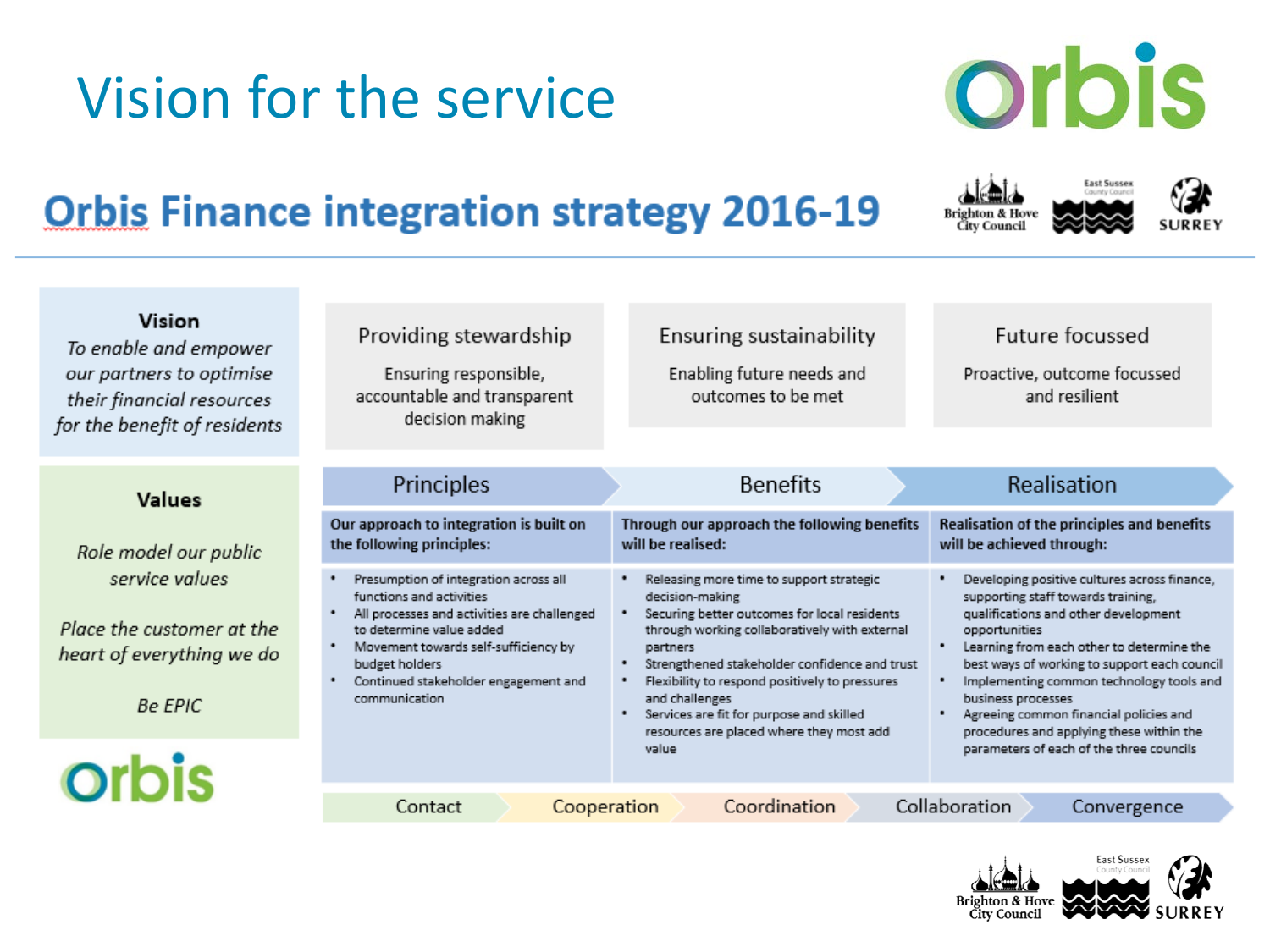



- Director of Finance for Orbis appointed in September 2016
- Orbis Internal Audit (BHCC, ESCC and SCC) have been working jointly and aligning working practices since October 2015
- Integrated Finance Leadership team appointed in May 2017
- Review of Centres of Expertise underway
- Service Finance integration project underway

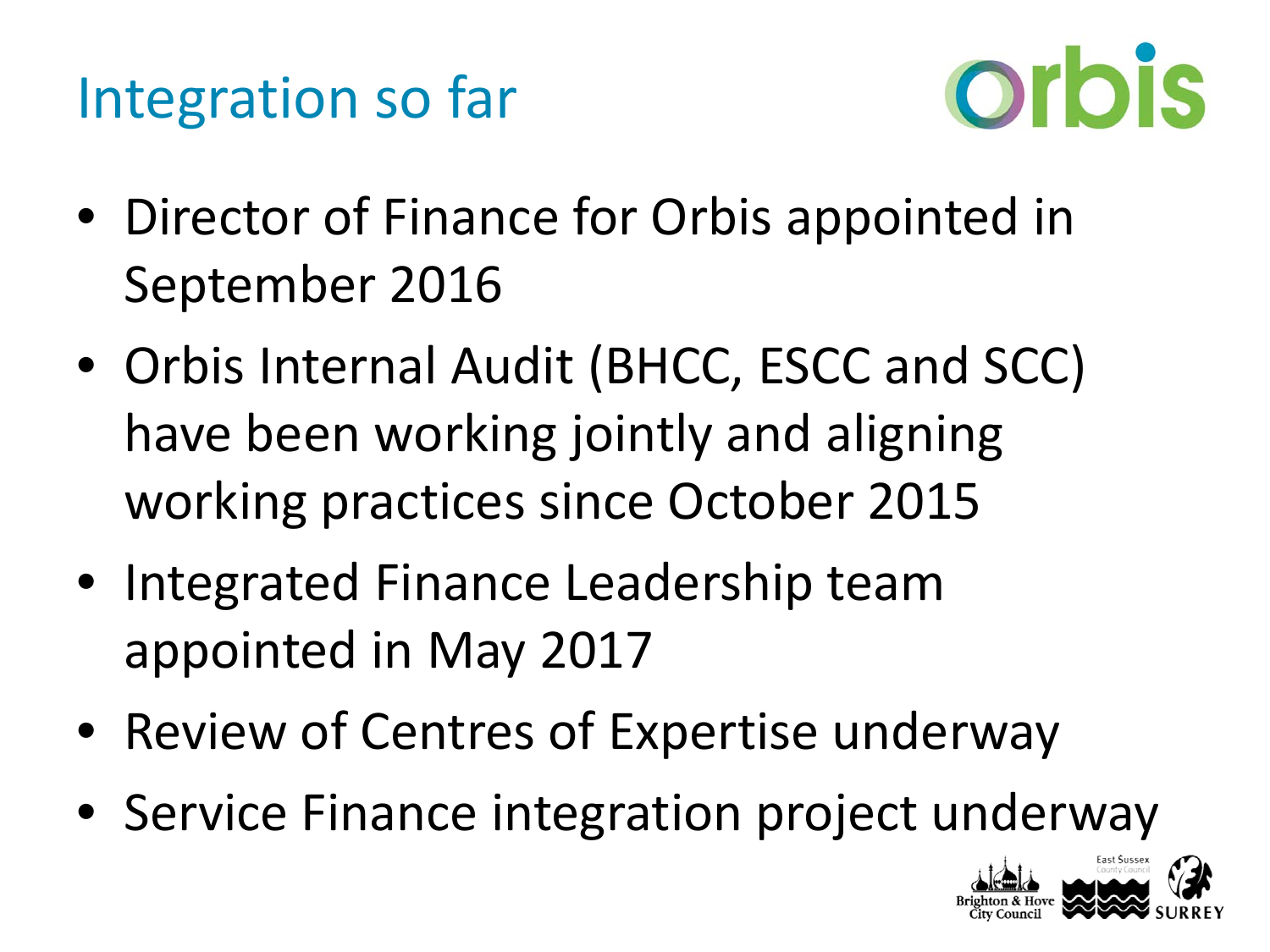

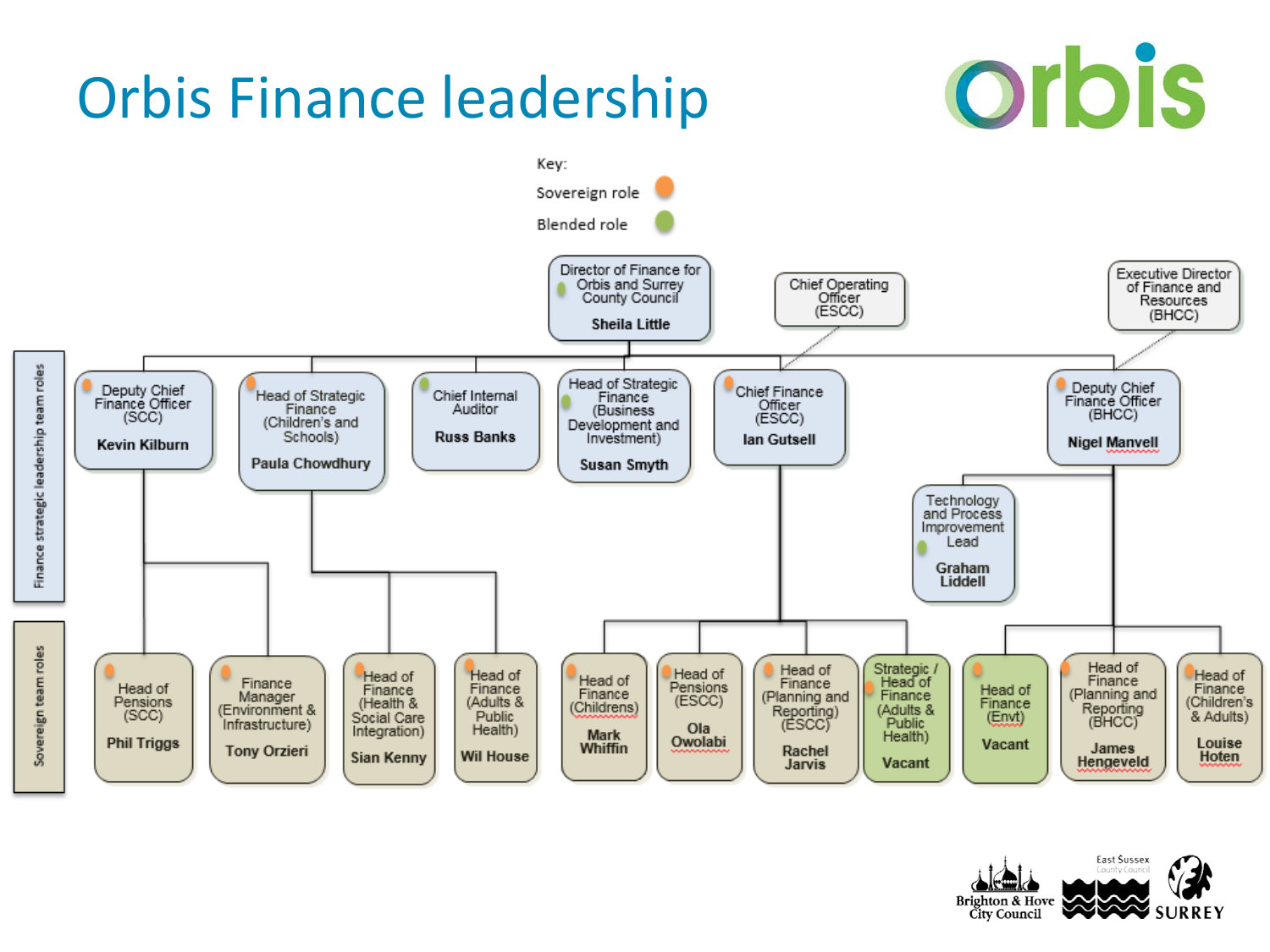### Centres of Expertise



- **Insurance**
- Financial Planning
- Treasury Management
- **Taxation**
- Financial Systems
- Financial Accounting
- Risk Management

Covers about 20% of the service

Currently reviewing options for integration

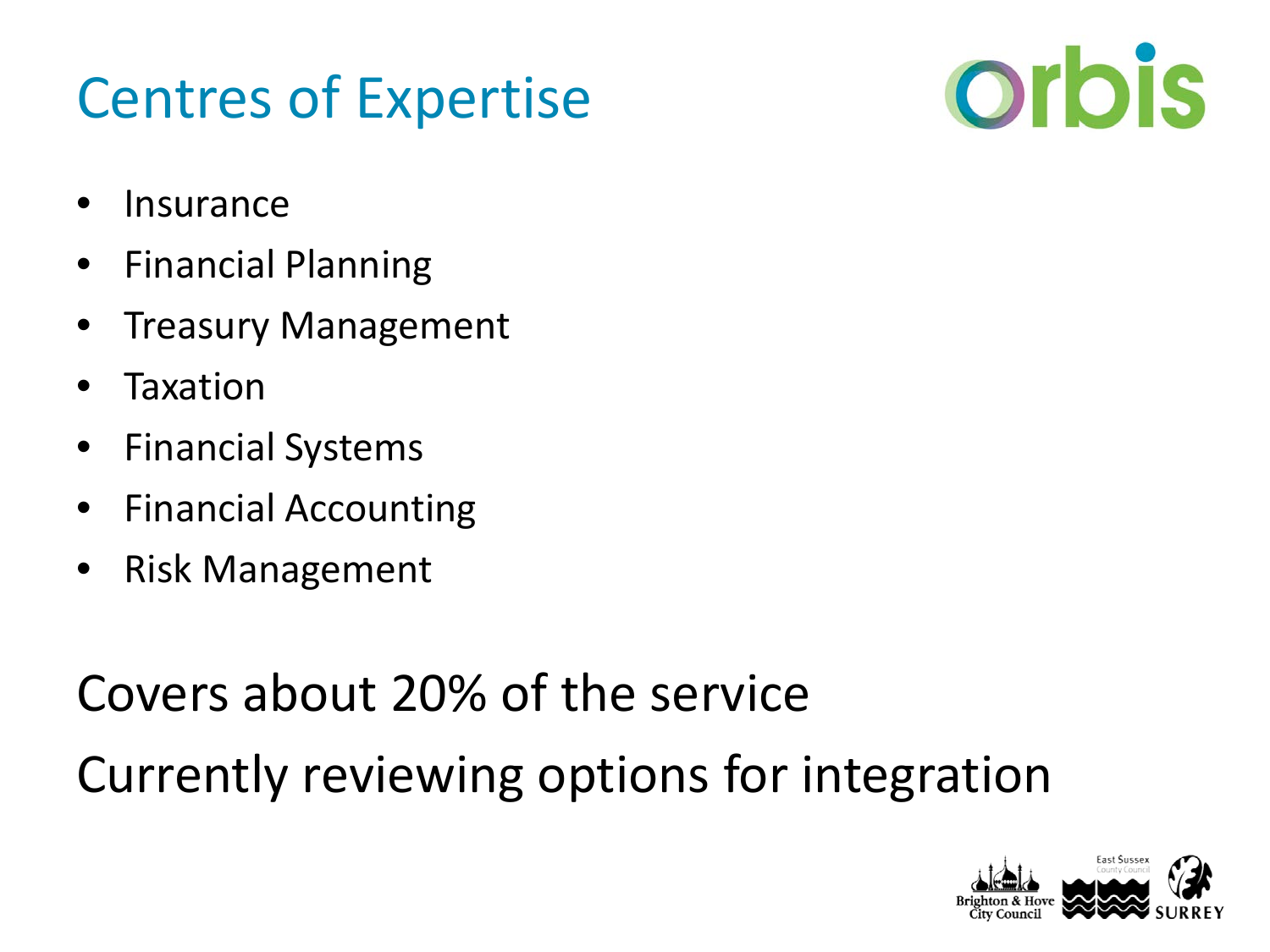## Service Finance integration



- **Accountancy**
- **Forecasting**
- Business planning and strategic advice
- Financial and performance data
- Budget setting

Covers about 60% of the service Scoping and discovery phase A number of work streams in place

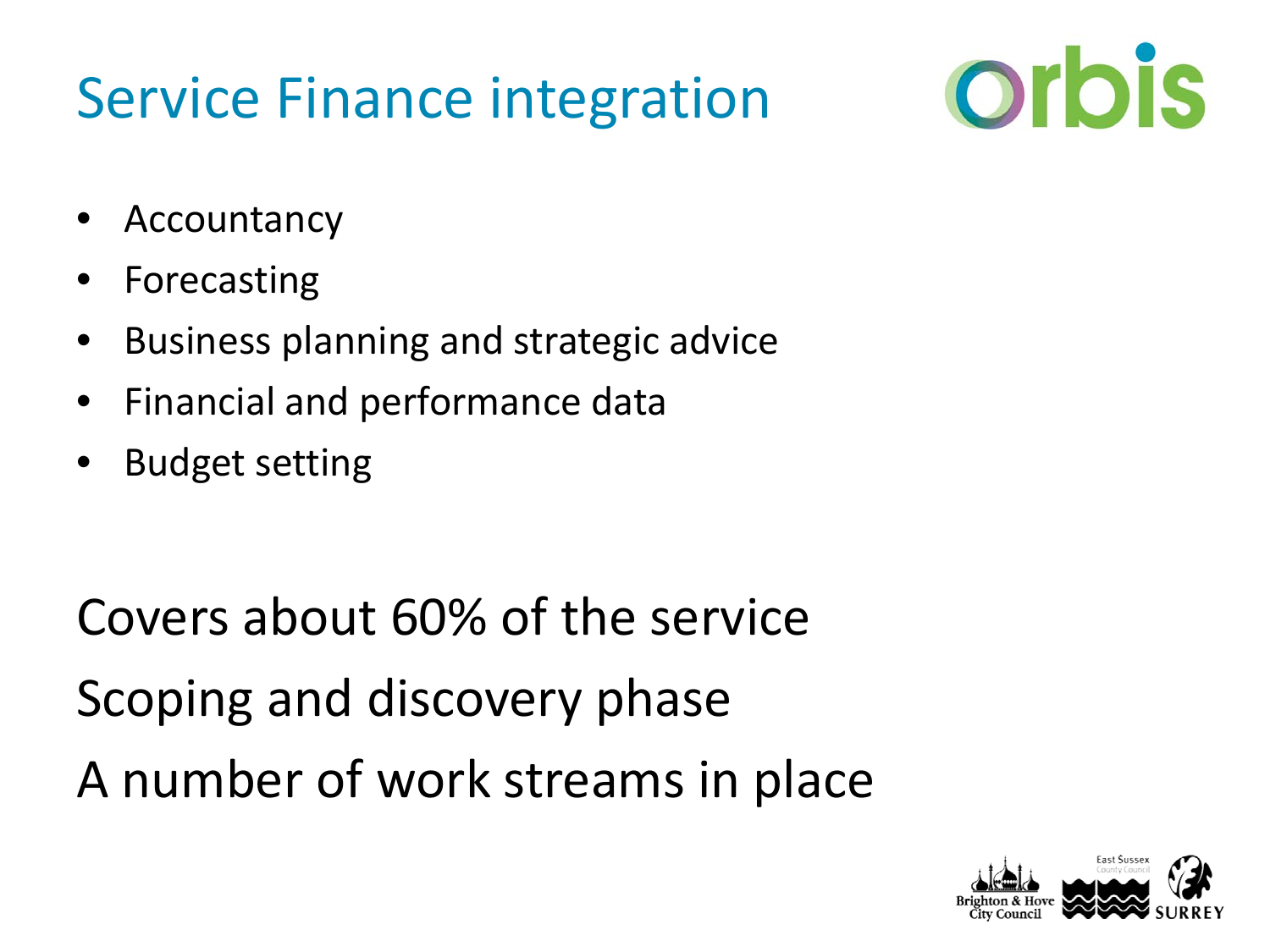### Timeline



By April 2018:

- Integrated Internal Audit team
- Integration and collaboration across Centres of Expertise
- Service Finance opportunities identified

By April 2019:

- Integration and collaboration across service finance

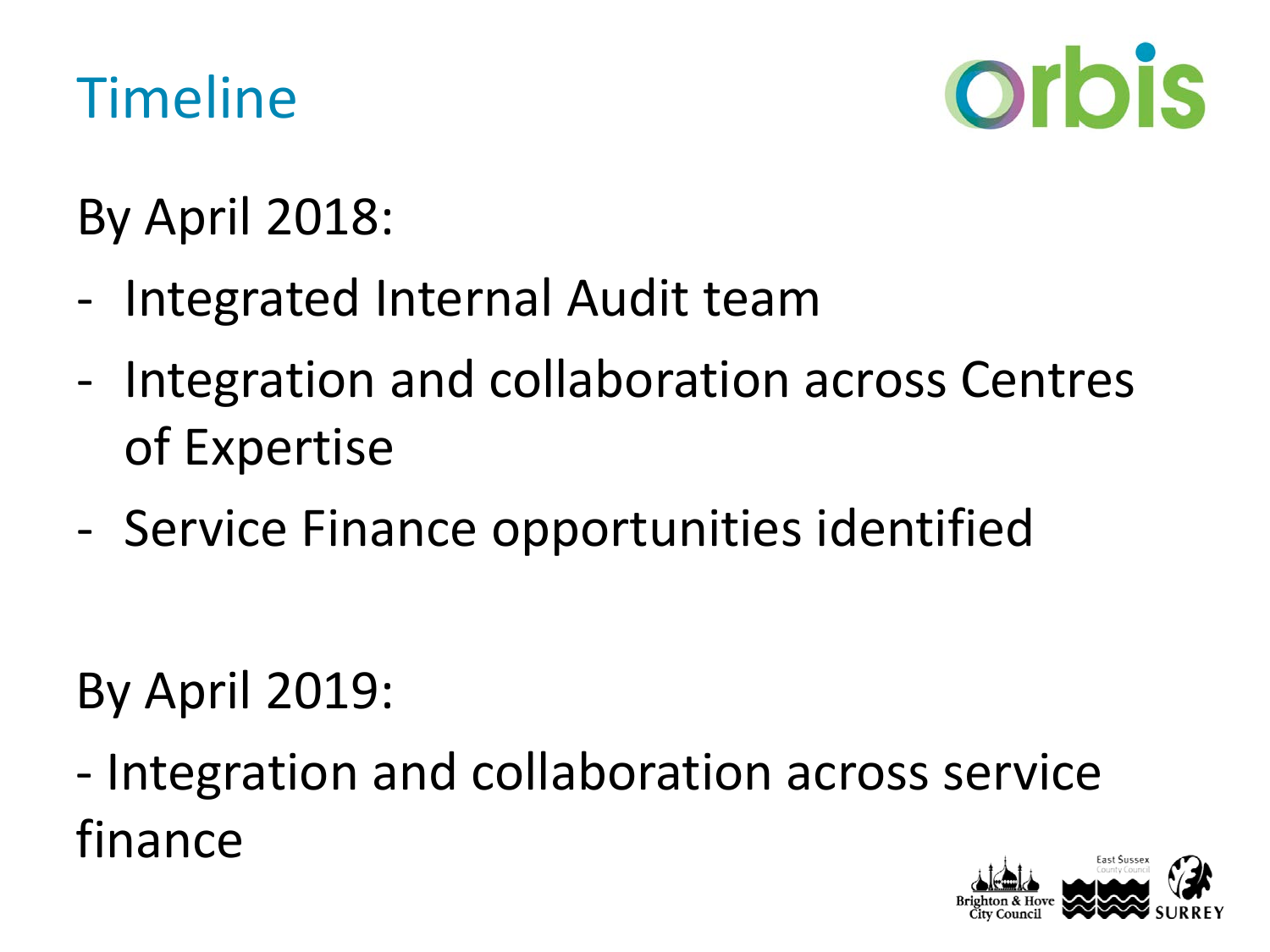



- Orbis Finance weekly newsletter 'Finance Matters'
- Director of Finance 'meet and greet'
- Orbis Finance away day
- Staff engagement driven by staff directly